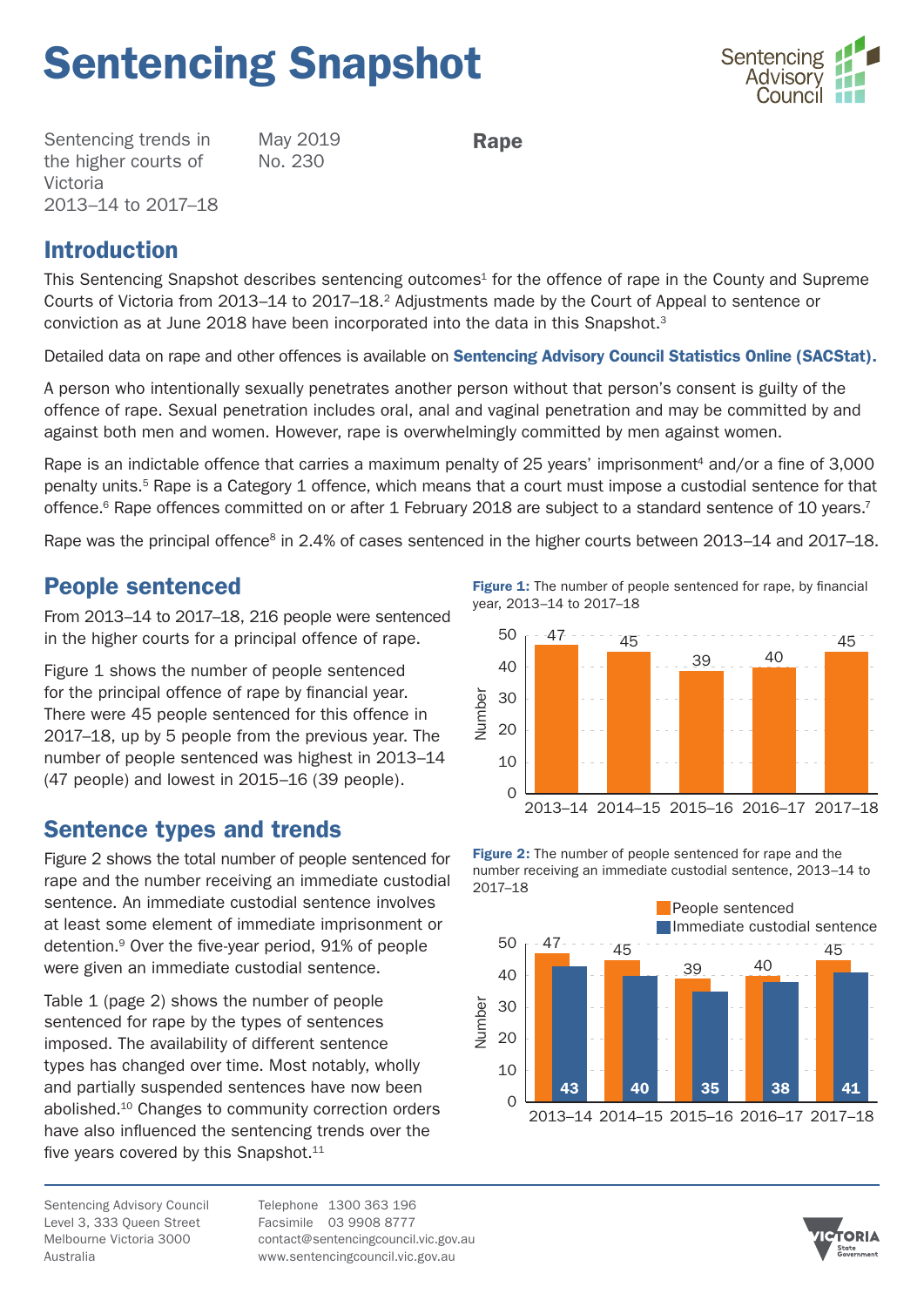Over the five-year period, the majority of people sentenced for rape received a principal sentence of imprisonment (89% or 193 of 216 people). Of these, 184 people received a sentence of imprisonment alone, 8 people received imprisonment combined with a community correction order and 1 person received an aggregate sentence of imprisonment combined with a community correction order. The *principal sentence* is the sentence imposed for the charge that is the principal offence.<sup>12</sup>

The percentage of people receiving any form of imprisonment for the principal offence of rape remained relatively steady at 89 to 90% over the five years. Some people received sentences of imprisonment combined with a community correction order, particularly in 2014–15 (6 people or 13% of sentences overall), but very few people received this form of imprisonment in any other year. In comparison, the use of community correction orders (without imprisonment) slightly increased over the same period, from 2% in 2013–14 to 4% in 2017–18, after peaking at 10% in 2015–16.

| <b>Sentence type</b>                                                | $2013 - 14$ | $2014 - 15$ | $2015 - 16$ | 2016-17  | $2017 - 18$ | <b>Total</b> |
|---------------------------------------------------------------------|-------------|-------------|-------------|----------|-------------|--------------|
|                                                                     |             |             |             |          |             |              |
| Imprisonment                                                        | 42 (89%)    | 34 (76%)    | 34 (87%)    | 34 (85%) | 40 (89%)    | 184 (85%)    |
| Community correction order                                          | 1(2%)       | 3(7%)       | 4 (10%)     | 1(3%)    | 2(4%)       | 11 (5%)      |
| Imprisonment and community correction<br>order (combined)           | $O(-)$      | 6(13%)      | 1(3%)       | 1(3%)    | $O(-)$      | 8(4%)        |
| Wholly suspended sentence                                           | 2(4%)       | 2(4%)       | $O(-)$      | $O(-)$   | $O(-)$      | 4(2%)        |
| Non-custodial supervision order                                     | $O(-)$      | $O(-)$      | $O(-)$      | 1(3%)    | 2(4%)       | 3(1%)        |
| Residential treatment order                                         | 1(2%)       | $O(-)$      | $O(-)$      | 1(3%)    | $O(-)$      | $2 (-1%)$    |
| Aggregate imprisonment and community<br>correction order (combined) | $O(-)$      | $O(-)$      | $O(-)$      | 1(3%)    | $O(-)$      | $1$ (<1%)    |
| Partially suspended sentence                                        | $O(-)$      | $O(-)$      | $O(-)$      | 1(3%)    | $O(-)$      | $1$ (<1%)    |
| Unconditional release                                               | 1(2%)       | $O(-)$      | $O(-)$      | $O(-)$   | $O(-)$      | $1$ (<1%)    |
| Youth justice centre order                                          | $O(-)$      | $O(-)$      | $O(-)$      | $O(-)$   | 1(2%)       | $1$ (<1%)    |
| <b>People sentenced</b>                                             | 47          | 45          | 39          | 40       | 45          | 216          |

Table 1: The number and percentage of people sentenced for rape, by sentence type, 2013–14 to 2017–18

## Principal and total effective sentences

In this section, two methods are used to describe sentence lengths. One method relates to the principal sentence and describes sentences for the offence at a *charge* level. The other relates to the total effective sentence and describes sentences for the offence at a *case* level (the principal sentence is described above).

The total effective sentence in a case with a single charge is the principal sentence. The total effective sentence in a case with multiple charges is the sentence that results from the court ordering the individual sentences for each charge to be served concurrently (at the same time) or wholly or partially cumulatively (one after the other).

Where a case involves multiple charges, the total effective sentence imposed on a person is sometimes longer than the principal sentence. Principal sentences for rape must be considered in this broader context.

The following sections analyse the use of imprisonment for the offence of rape from 2013–14 to 2017–18.

#### Principal sentence of imprisonment

A total of 193 people received a principal sentence of imprisonment for rape. Of these, 192 people received a non-aggregate term of imprisonment and 1 person received an aggregate term. There were 9 people who received a community correction order in addition to their term of imprisonment.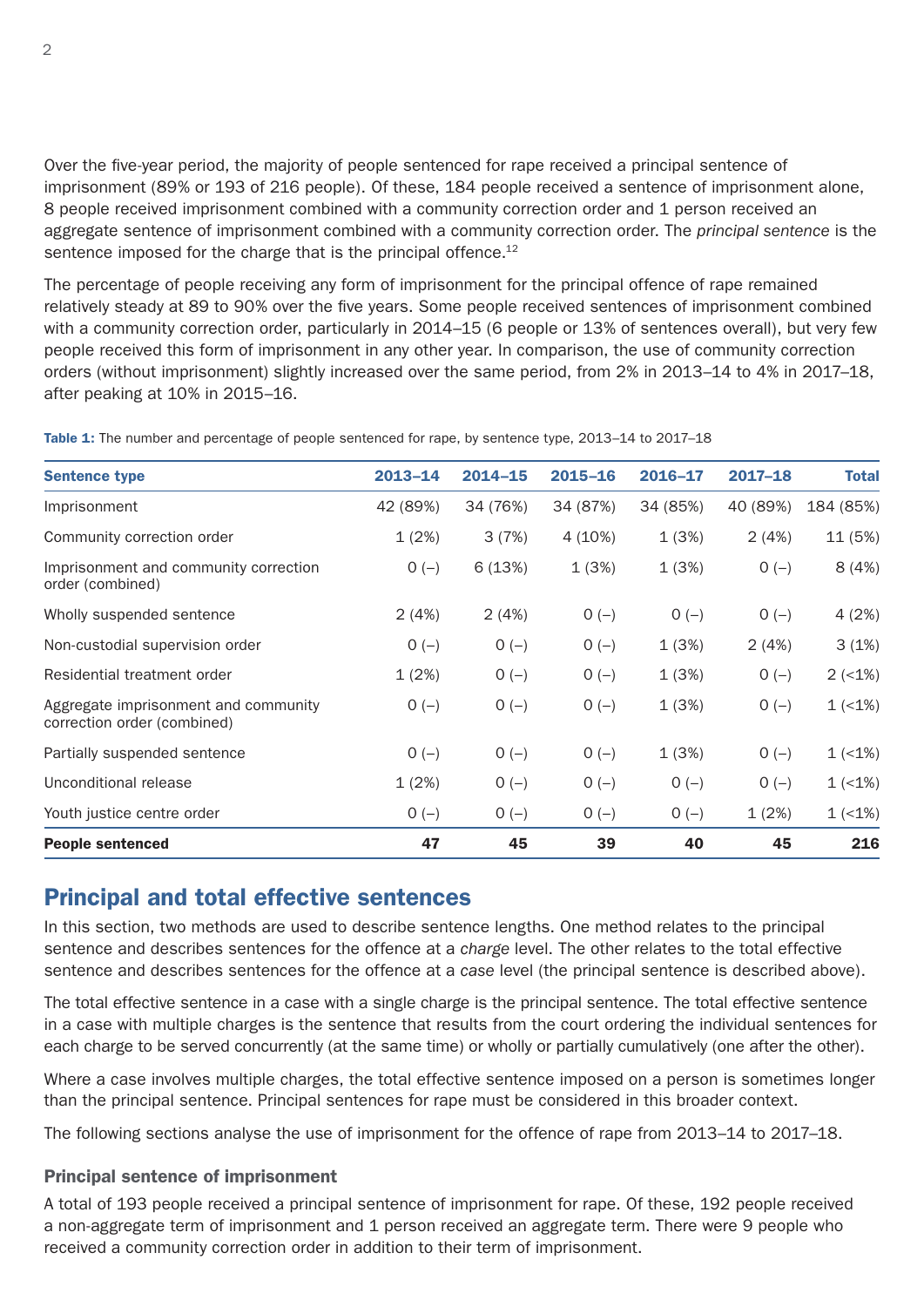Sentencing trends May 2019 Rape Rape 3 in the higher courts of Victoria 2013–14 to 2017–18

May 2019 No. 230

Figure 3 shows the length of imprisonment for the people who received a non-aggregate term. $13$ Imprisonment terms ranged from 3 months (combined with a community correction order) to 12 years, while the median length of imprisonment was 5 years (meaning that half of the imprisonment terms were below 5 years and half were above).

The most common length of imprisonment was 4 to less than 5 years (42 people).

As shown in Figure 4, the average (mean) length of imprisonment imposed on people sentenced for rape ranged from 4 years and 11 months in 2016–17 to 6 years and 8 months in 2017–18. The average length of imprisonment for rape grew considerably in 2017– 18, representing a 31% increase on the combined average of the four prior years: from 5 years and 1 month (2013–14 to 2016–17) to 6 years and 8 months (2017–18). The number of people sentenced for rape also remained relatively consistent over the five-year period, averaging approximately 38 people per year.

#### Other offences finalised at the same hearing

Sometimes people prosecuted for rape face multiple charges, which are finalised at the same hearing. This section looks at the range of offences that offenders were sentenced for alongside the principal offence of rape. The section includes data on all people sentenced for a principal offence of rape, not just those who received imprisonment.

Figure 5 shows the number of people sentenced for the principal offence of rape by the total number of sentenced offences per person. The number of sentenced offences per person ranged from 1 to 35, while the median was 3 offences. There were 58 people (26.9%) sentenced for the single offence of rape. The average number of offences per person was 4.63.

Table 2 (page 4) shows the 10 most common offences, by number and percentage, for people sentenced for rape. The last column sets out the average number of offences sentenced per person. For example, 38 of the total 216 people (17.6%) also received sentences for indecent assault. On average, they were sentenced for 2.84 counts of indecent assault.



**Figure 3:** The number of people sentenced to imprisonment for

**Figure 4:** The average (mean) length of imprisonment imposed on people sentenced for rape, 2013–14 to 2017–18



Figure 5: The number of people sentenced for the principal offence of rape, by the number of sentenced offences per person, 2013–14 to 2017–18

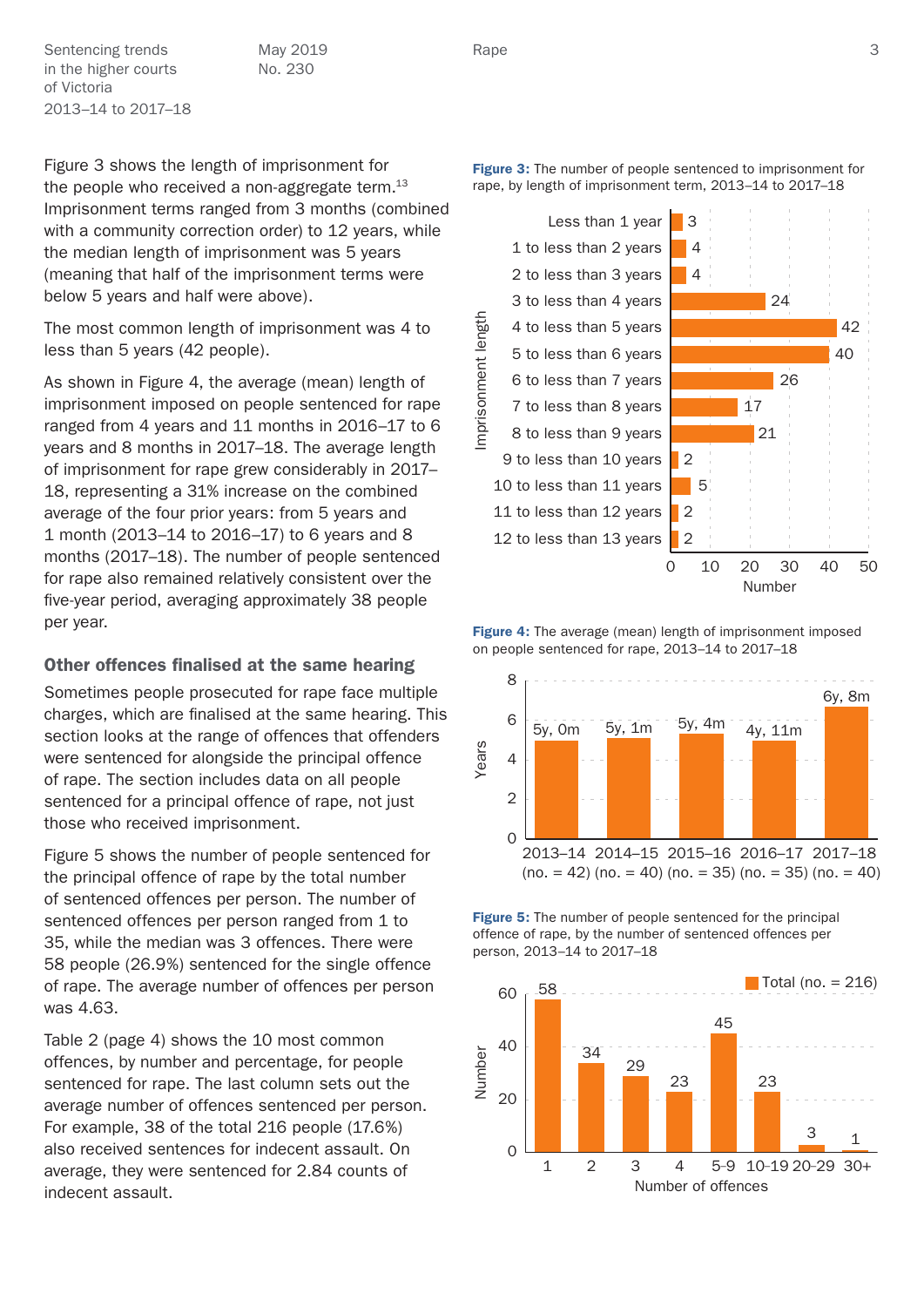| <b>Offence</b>                                              | <b>Number of</b><br>cases | <b>Percentage of</b><br>cases | <b>Average number of proven</b><br>offences per case |
|-------------------------------------------------------------|---------------------------|-------------------------------|------------------------------------------------------|
| 1. Rape                                                     | 216                       | 100                           | 2.12                                                 |
| 2. Indecent assault (Crimes Act 1958 (Vic) s 39 (repealed)) | 38                        | 17.6                          | 2.84                                                 |
| 3. Common Law assault                                       | 30                        | 13.9                          | 2.50                                                 |
| 4. Causing injury intentionally                             | 21                        | 9.7                           | 1.52                                                 |
| 5. Making threat to kill                                    | 19                        | 8.8                           | 1.21                                                 |
| 6. Theft                                                    | 16                        | 7.4                           | 1.31                                                 |
| 7. False imprisonment                                       | 16                        | 7.4                           | 1.19                                                 |
| 8. Aggravated burglary                                      | 16                        | 7.4                           | 1.13                                                 |
| 9. Causing injury recklessly                                | 12                        | 5.6                           | 1.33                                                 |
| 10. Sexual assault                                          | 11                        | 5.1                           | 1.45                                                 |
| <b>People sentenced</b>                                     | 216                       | 100                           | 4.63                                                 |

Table 2: The number and percentage of people sentenced for the principal offence of rape, by the most common offences that were sentenced and the average number of those offences that were sentenced, 2013–14 to 2017–18

#### Total effective imprisonment terms

Figure 6 shows the number of people sentenced to imprisonment for rape by length of total effective imprisonment term. The total effective imprisonment terms ranged from 3 months (combined with a community correction order) to 24 years and 1 month, while the median total effective imprisonment term was 6 years and 6 months (meaning that half of the total effective imprisonment terms were below 6 years and 6 months and half were above).

The most common total effective imprisonment term was 4 to less than 5 years (29 people).

#### Non-parole period

If a person is sentenced to a term of immediate imprisonment of less than 1 year, the court cannot impose a non-parole period. For terms between 1 year and less than 2 years, the court has the discretion to fix a non-parole period. For terms of imprisonment of 2 years or more, the court must impose a non-parole period in most circumstances. If the court fixes a non-parole period, the person must serve that period before becoming eligible for parole. If the court does not set a non-parole period, the person must serve the entirety of their imprisonment term in custody.

Of the 193 people who were sentenced to imprisonment for rape, 190 were eligible to have a non-parole period fixed.14 Of these, 178 were given a non-parole period (94%).15 Figure 7 shows the number of people sentenced to imprisonment for rape by length of non-parole period.

Figure 6: The number of people sentenced to imprisonment for rape, by length of total effective imprisonment term, 2013–14 to 2017–18

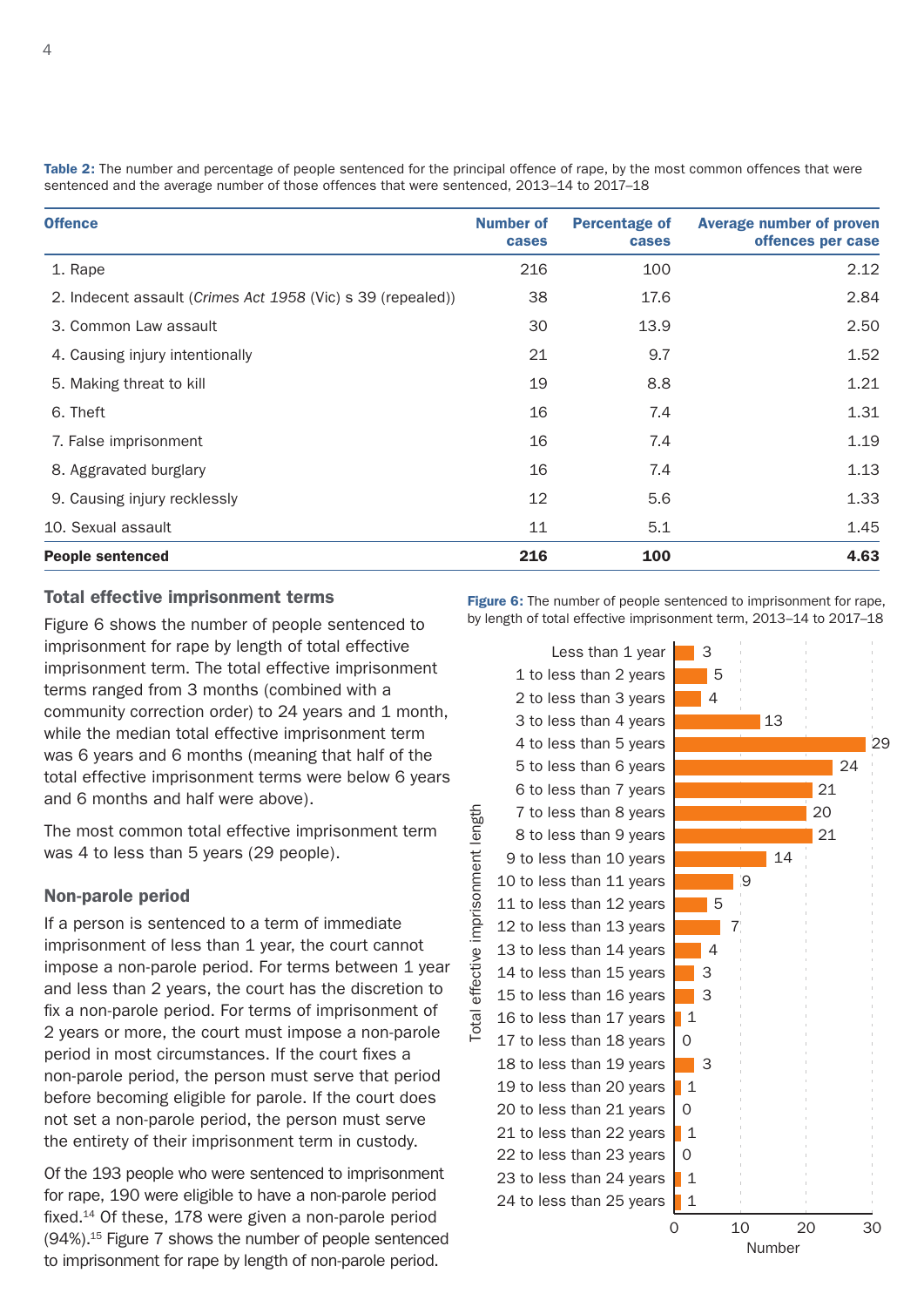Sentencing trends May 2019 Rape Rape States and States and States and States and States and States and States S in the higher courts of Victoria 2013–14 to 2017–18

May 2019 No. 230

Non-parole periods ranged from 9 months to 17 years, while the median non-parole period was 4 years and 6 months (meaning that half of the non-parole periods were below 4 years and 6 months and half were above).

The most common non-parole period imposed was 3 to less than 4 years (36 people).

### Total effective sentences of imprisonment and non-parole periods

Figure 8 compares the average length of total effective sentences of imprisonment with the average length of non-parole periods.

From 2013–14 to 2017–18, the average length of total effective sentences for all people ranged from 6 years and 1 month in 2016–17 to 8 years and 11 months in 2017–18. Over the same period, the average length of non-parole periods ranged from 4 years and 1 month in 2016–17 to 6 years and 1 month in 2017–18. The average total effective sentence length and non-parole period in 2017–18 represent the highest averages over the five years.

Further data on total effective sentences of imprisonment and corresponding non-parole periods for rape is available on **[SACStat](https://www.sentencingcouncil.vic.gov.au/sacstat/higher_courts/HC_6231_38_1.html)**. Data on the length of non-imprisonment sentence types, such as community correction orders, for rape is also available on SACStat.

## **Summary**

From 2013–14 to 2017–18, 216 people were sentenced for rape in the higher courts. Of these people, 193 (89%) were given a principal sentence of imprisonment.

People with a principal offence of rape were sometimes sentenced for other offences. The number and range of those offences help explain why imprisonment sentence lengths were longer for the total effective sentence than for the principal sentence. The median total effective imprisonment length was 6 years and 6 months, while the median principal imprisonment length was 5 years.

Total effective imprisonment lengths ranged from 3 months (combined with a community correction order) to 24 years and 1 month, and non-parole periods (where imposed) ranged from 9 months to 17 years.

## Endnotes

1. This series of reports includes custodial and non-custodial supervision orders imposed under Part 5 of the *Crimes (Mental Impairment and Unfitness to be Tried) Act 1997* (Vic) as sentencing orders and in the count of people sentenced. These orders are not sentencing orders, as they are imposed in cases in which the accused is found to be unfit to stand trial or not guilty because of mental impairment. However, they are included in this report as they are an important form of disposition of criminal charges.

Less than 1 year  $\vert$  1







Rape